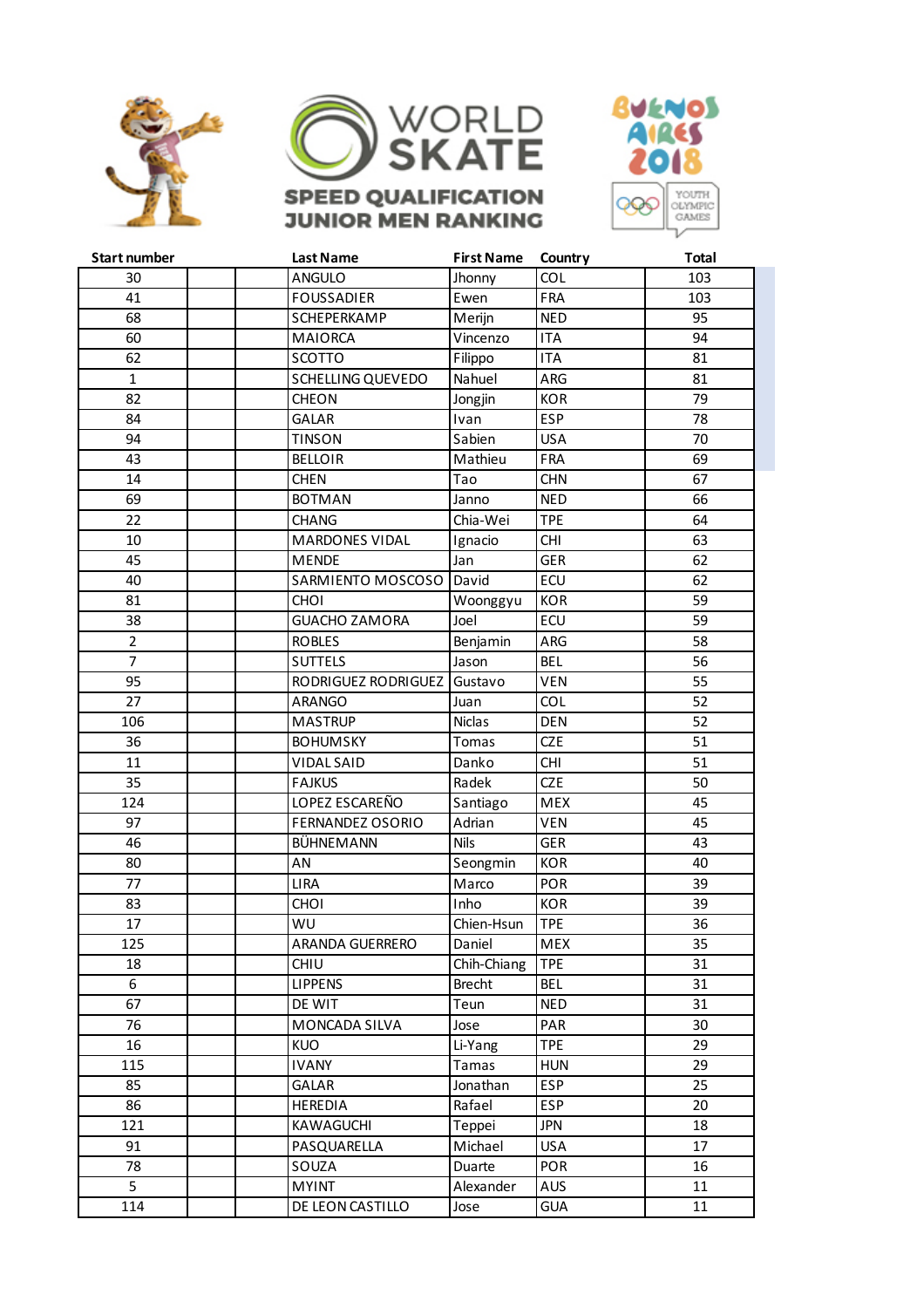| 32  | LOPEZ CHACON     | Max         | <b>CRC</b> | 10 |
|-----|------------------|-------------|------------|----|
| 50  | <b>KESWANI</b>   | Dhruvil     | <b>IND</b> | 9  |
| 74  | <b>KUEPPER</b>   | Jan-Hendrik | <b>NZL</b> | 8  |
| 87  | <b>FLAVIO</b>    | Gross       | SUI        | 8  |
| 117 | LAKSONO          | Elvio       | <b>INA</b> | 8  |
| 113 | LOPEZ SAENZ      | Hans        | <b>GUA</b> | 6  |
| 48  | <b>BERTI</b>     | Luca        | <b>GER</b> |    |
| 122 | <b>YOSHINO</b>   | Shuto       | <b>JPN</b> |    |
| 72  | <b>MCCORMACK</b> | Mark        | <b>NZL</b> |    |
| 51  | <b>SUNKARA</b>   | Chaitanya   | <b>IND</b> |    |